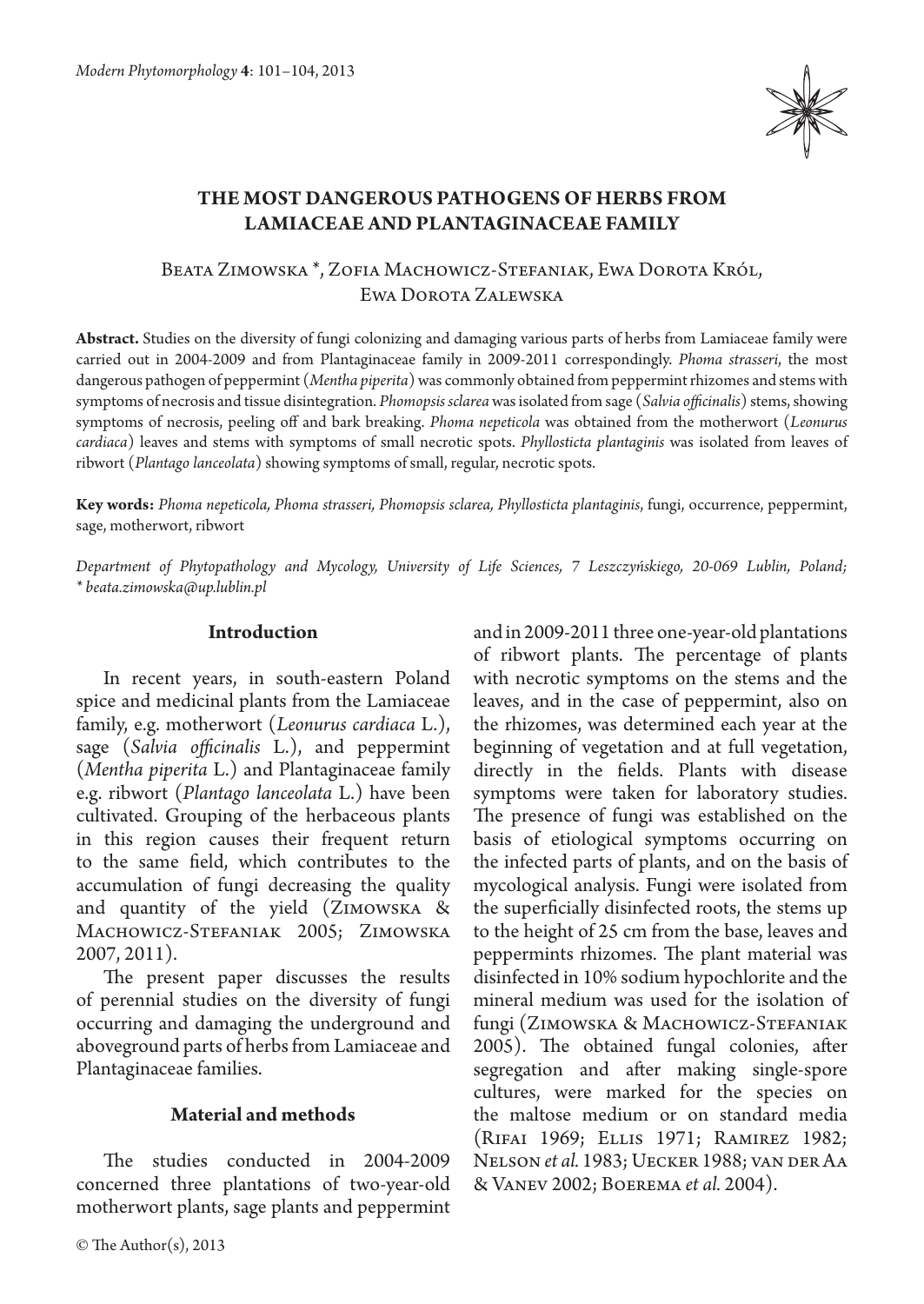### **Results**

During the studies, different disease symptoms on all examined parts of plants were observed. Regular, necrotic spots of 3-5 mm diameter occurred on motherwort leaves and stems up to the height of 5 to 20 cm from the base. Etiological signs in the form of conidia with the features typical of *Phoma* genus were found on such plant parts. *Phoma nepeticola* (Melnik) Dorenb was isolated from the stems and the leaves showing above mention symptoms. The mean proportion of the isolates of this fungus constituted 11.74% and 8.57% of all fungi obtained from the studied parts, respectively.

Characteristic disease symptoms were observed on the sage stems at the height of 10 to 20 cm from the base. Those were brown, oblong spots, which frequently merged together, covering the stem around. Peeling off and breaking of the bark occurred in such places. Conidioma and conidia with the morphological features characteristic of *Phomopsis* genus were found in the cracks of the stem bark. *Phomopsis sclarea* Sarwar was obtained from the sages stems with such symptoms. The isolates of this species constituted 8.86% of all fungi obtained from that part.

*Phoma strasseri* Moesz was commonly isolated from the stems and the rhizomes of peppermint showing symptoms of necrosis and tissue disintegration. The mean proportion of the isolates of this fungus constituted 9.47% and 15.15% of all fungi obtained from the examined parts.

Isolates of *Phyllosticta plantaginis* Sacc. were obtained in all studied years for the leaves of ribwort with the symptoms of small, irregular, necrotic spots with the diameter ranging from 2 to 4 mm, where etiological signs were observed in the form of pycnidia including conidia with the features typical of genus *Phyllosticta*. Totally, 161 isolates of *P. plantaginis* were obtained during the 3 years of studies, which constitutes 32.99% of all fungi obtained from the analyzed leaves of ribwort plantain.

### **Discussion and conclusions**

The present studies pointed to diversity of pathogenic fungi occurring in the cultivated environment of the studied herb species from Lamicaeae and Plantaginaceae families. One of these fungi is *Phoma nepeticola*, which was obtained from the stems and leaves of motherwort with the symptoms of regular necrotic spots. The fungus is described in literature as a commonly occurring pathogen of nepeta (*Nepeta cataria* L.) and other species from genus *Nepeta* (De Gruyter *et al.* 2002). Monographic studies also provide information on the possibility of the above mentioned species infecting other plants from the family of Lamicaeae, e.g. motherwort and peppermint (Mel'nik 2000; De Gruyter *et al.* 2002; Boerema *et al.* 2004).

The species of *Phomopsis sclarea* was recognized as the main cause of specific symptoms on sage stems, in the form of necrotic spots and breaking of the bark (UECKER 1988). Such a conclusion is justified by the fact of isolating the fungus cultures from the infected places and the presence of etiological signs in the form of fungal conidia. Among the many species from genus *Phomopsis*, over 60 are regarded as important pathogens to different host plants, including herbaceous ones (Uecker 1988). The latter include, for example, *P. diachenii* Sacc., occurring on caraway and causing dying out of umbels (Gabler & Ehrig 2000; Machowicz-Stefaniak 2009), *P. subordinaria* (Desm.) Trav., causing necrosis and dying out of buckthorn plantain inflorescences (Laine 2003), *P. lavendulae*  (Gabotto) Cif. & Vegni, lavender pathogen commonly occurring in Europe (Beus 2006) and *P. sclarea*, isolated in Poland for the first time (Uecker 1988, Zimowska 2010).

The species of *Phoma strasseri* was recognized as the cause of necrosis, and then rot of the stems and rhizomes of peppermint (Boerema *et al.* 2004). Common isolation of the fungus cultures from the dying parts, the presence of etiological signs on them as well as positive results of pathogenicity tests justify such conclusions (Zimowska 2012). Black rot of mint stems and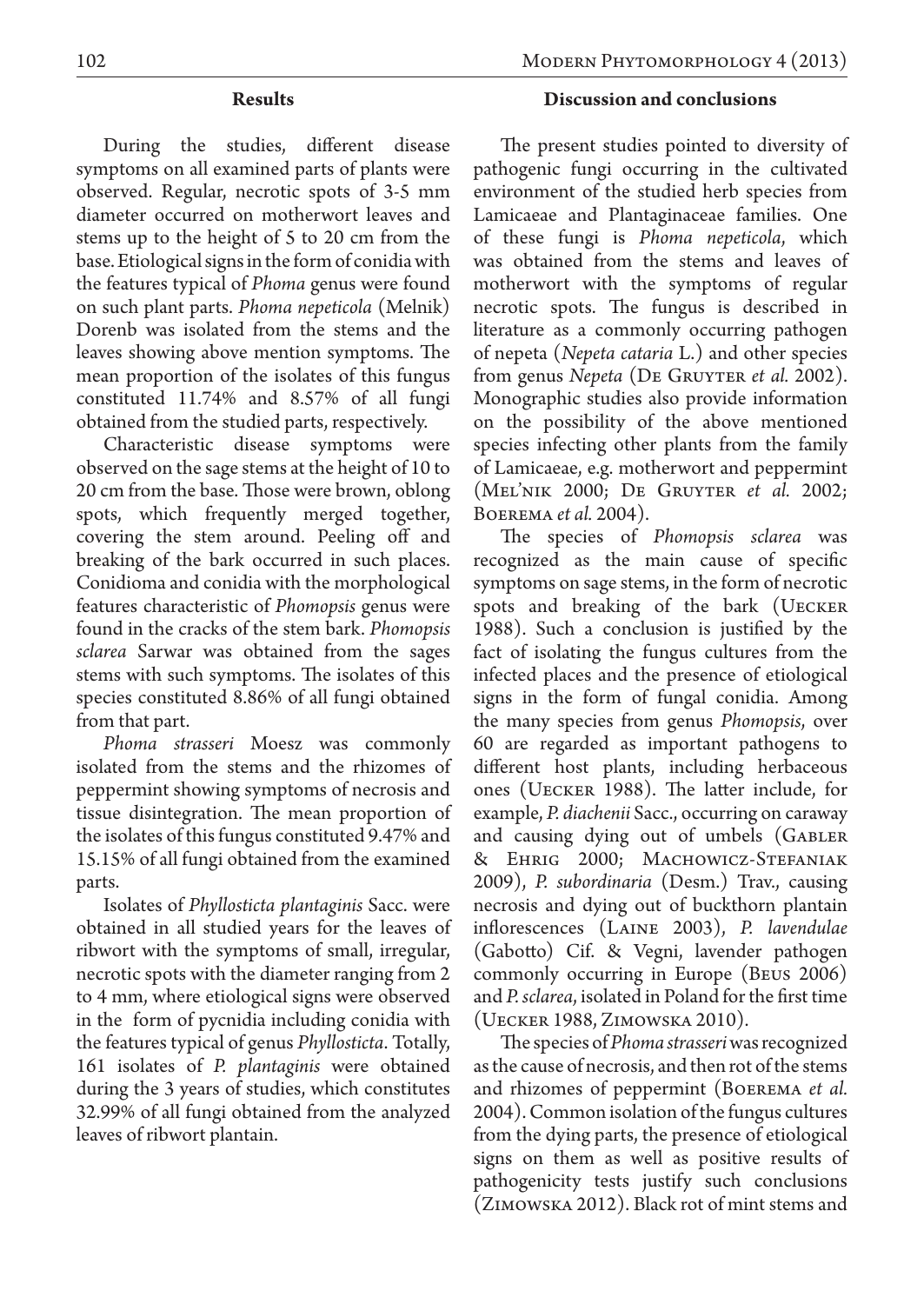rhizomes also called mint phomosis is at present one of the most dangerous diseases of plants cultivated in India, Japan, the United States and in Europe (Melouk & Horner 1972; Kalra *et al.* 2004; Zimowska 2007). Yield losses reaching even 90% are caused by quickly proceeding tissue degradation resulting from the enzymatic decomposition of pectin compounds by polygalacturonase and macerating enzymes produced by *P. strasseri* (Melouk & Horner 1973).

What deserved special attention is obtaining the species that was not noted in Poland before, namely *Phyllosticta plantaginis*, from ribwort leaves with the symptoms of small necrotic regular spots. The fungus is described in literature as a pathogen causing the spots of ribwort and broadleaf (*Plantago major L.*) (SACCARDO 1878; FARR *et al.* 1995). Isolation of numerous fungus cultures from the leaves showing specific disease symptoms, the presence of etiological signs on them and the fulfillment of Koch's postulates for selected isolates of the fungus in pathogenicity tests in *in vitro* conditions allow to consider *P. plantaginis* as a pathogen of ribwort.

The satisfactory and repeatable quality of raw materials obtained from herbaceous plants depends on a number of abiotic and biotic factors. One of them is the phytosanitary condition of plants during their cultivation. The present studies pointed to the diversity of pathogenic fungi, which – as a result of injuring the plants – exerts a negative effect on the quality and quantity of raw materials.In the light of GAP principles, all injured plants or their parts must be eliminated from the further process of production.

#### **References**

- **Beus C. 2006.** Growing and marketing Lavender: 1–28. Washington State University Extension, Pullman.
- **Boerema G.H., de Gruyter J., Noordeloos M.E., Hamers M.E.C. 2004.** *Phoma* identification manual, CABI Publishing, London.
- **De Gruyter J., Boerema G.H., Ven Der A.A. 2002.**  Contributions towards a monograph of *Phoma*  (Coelomycetes). VI (2). Section Phyllostictioides: Outline of its taxa. *Persoonia* **18** (1): 1–53.
- **Ellis M.B. 1971.** Dematiaceous, Hyphomycetes. Com. Myc. Inst., Kew.
- **Farr D.F., G.F. Bills, G.P. Chamuris, A.Y. Rossman. 1995.** Fungi on plant and plant products in the United States. APS Press the American Phytopatological Society. St. Paul.
- **Gabler J., Ehrig F. 2000.** *Phomopsis diachenii* Sacc., ein aggressiver Krankheitserreger an Kümmel (*Carum carvi* L.) – Erstnachweis für Deutschland. *Z. Arzn. Gew. Pfl.* **1**: 36–39.
- **Kalra A., Singh H.B., Pandey R., Samad A., Patra N.K., Kumar S. 2004.** Diseases in mint: causal organisms, distribution and control measures. *J. Herbs Spec. Med. Plants* **11 (1/2)**: 71–91.
- **Laine A.L. 2003.** First report of *Phomopsis subordinaria* in natural population of *Plantago lanceolata* in south-west Finland. *Plant Pathology* **52 (3)**: 422.
- **Machowicz-Stefaniak Z. 2009.** The occurrence and biotic activity of *Phomopsis diachenii* Sacc. *Acta Agrobot.* **62 (2)**: 125–135.
- **Mel'nik V.A. 2000.** Key to the fungi of the genus *Ascochyta*  Lib. (Coelomycetes). Mitteilungen der Biologischen Bundesanstalt für Land- u Forstwirtschaft **379**: 1–192. (Translation of Mel'nik 1977 by Mel'nik V.A., Braun U. & HAGEDORN G.).
- **Melouk H.A., Horner C.E. 1972.** Growth in culture and pathogenicity of *Phoma strasseri* to peppermint. *Phytopathology* **62**: 576–578.
- **Nelson P.E., Toussoun T.A., Marasas W.F.O. 1983.** *Fusarium* species. An illustrated manual for identification. The Pennsylv. St. Univ. Press., University Park and London.
- **Ramirez C. 1982.** Manual and atlas of the *Penicillia*. Elsevier Biomedical Press., Oxford.
- **Rifai M.A. 1969.** A revision of the genus *Trichoderma*. Kew Surrey, England.
- **Saccardo P.A. 1878.** Fungi veneti novi vel critici vel mycologiae venetae addendi: Series VII. *Michaelia* **1**: 133–221.
- **Uecker F.A. 1988.** A word list of *Phomopsis* names with notes on nomenclature, morphology and biology. *Mycol. Mem.* **13**: 1–323.
- **van der Aa H.A., Vanev S. 2002** A revision of the species described in *Phyllosticta*. CBS, Utrecht.
- **Zimowska B. 2007.** Fungi colonizing and damaging different parts of peppermint (*Mentha piperita* L.) cultivated in south-eastern Poland. *Herba Pol.* **53 (4)**: 97–105.
- **Zimowska B. 2010.** Characteristics of *Phomopsis sclarea*  obtained from sage (*Salvia officinalis* L.). *Biologia (Bratisl.)* **65 (4)**: 603–608.
- **Zimowska B. 2011.** Characteristics and occurrence of *Phoma* spp. on herbs from the family Lamiaceae. *Acta Sci. Pol., Hortorum Cultus* **10 (2)**: 213–224.